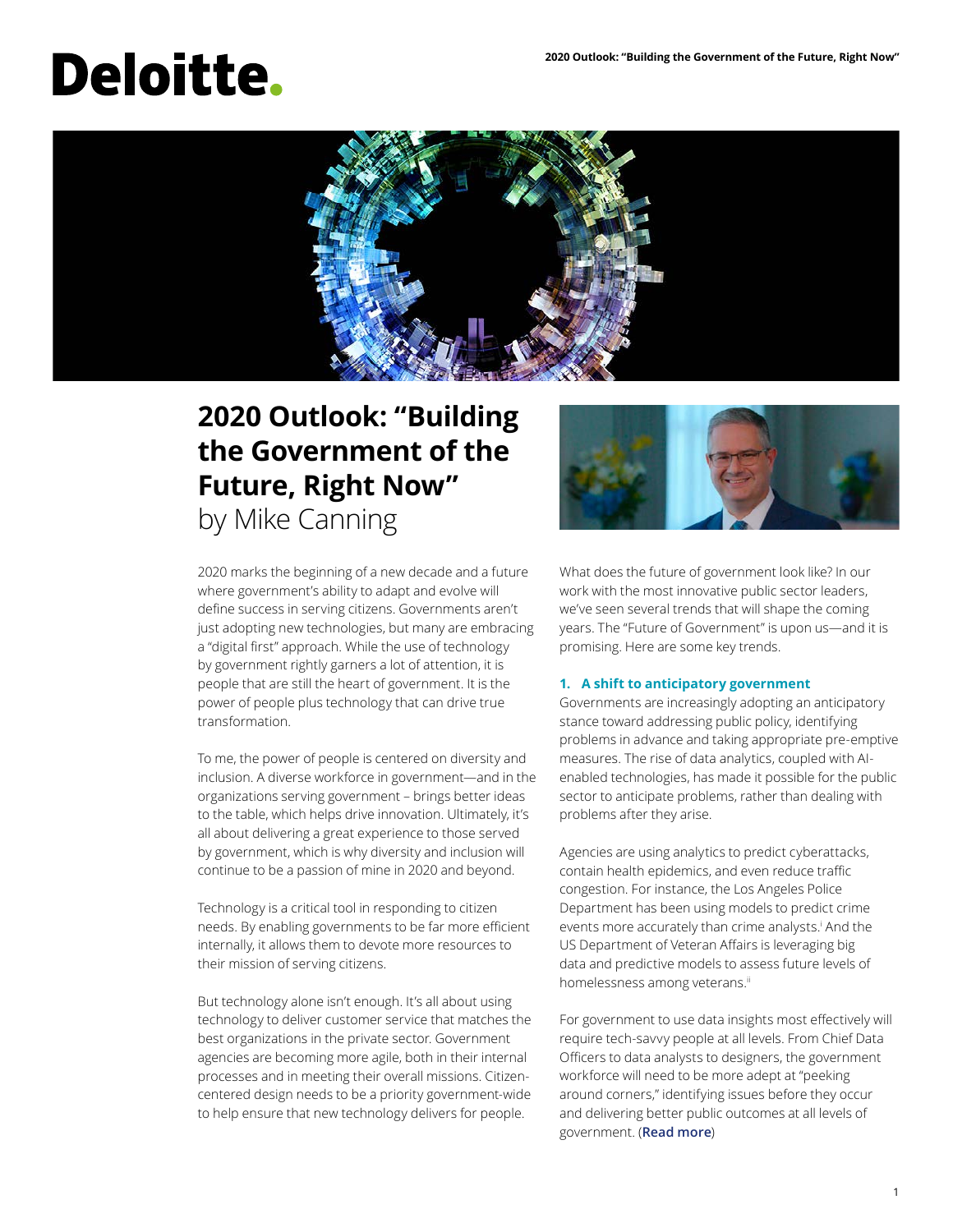#### **2. [A focus on the citizen](https://www2.deloitte.com/us/en/insights/industry/public-sector/government-trends/2020/citizen-experience-in-government.html)**

The citizen lies at the heart of public service. To create a better citizen experience, agencies are increasingly adopting human-centered design, an approach which makes the user experience paramount. For instance, US Department of Veteran Affairs has developed a more personalized interface to offer a seamless experience, while also eliminating the need for multiple logins.<sup>iii</sup> The redesign has led to a 50 percent increase in online health care applications by veterans.<sup>iv</sup>

Agencies are also applying behavioral science, sometimes known as "nudge thinking," to better understand how it feels to walk in a citizen's shoes. In Philadelphia, some seniors weren't applying for the reduced water bills to which they were entitled. The city tried several different "nudge" messages, learning which worked best to increase the number of senior citizens applying for the discounts.<sup>V</sup>

In some instances, governments are also co-creating solutions along with those who understand their users best—the citizens themselves. The city of Albuquerque hosts "design days" for co-designing solutions with immigrant entrepreneurs.vi

The more inclusive the design, the better it connects with the citizen. By designing solutions for those with physical challenges, city governments are providing access for all, while at the same time gaining citizen confidence. Austin launched a pilot program to provide visually impaired riders with real-time information via audio clues delivered on their mobile phones on the status of city busses, including arrival times and any route changes. Vii

The combination of digital workflows, better data, and human-centered design holds the potential to offer greatly enhanced service delivery. Governments will need to keep treading the path of innovation to build better solutions, engaging with citizens along the way. (**[Read more](https://www2.deloitte.com/us/en/insights/industry/public-sector/government-trends/2020/citizen-experience-in-government.html)**)

#### **3. [The power of AI in Government – driving better](https://www2.deloitte.com/us/en/insights/focus/artificial-intelligence-in-government.html)  [outcomes](https://www2.deloitte.com/us/en/insights/focus/artificial-intelligence-in-government.html)**

Agencies are primarily using AI to augment workers, thus relieving government employees from more mundane tasks to focus on delivering better outcomes.<sup>Viii</sup> A Deloitte study estimated that AI and automation could free up to 1.2 billion federal working hours, with a potential annual savings of \$41.1 billion.<sup>ix</sup>

The power of AI is about optimizing the use of the best capabilities of both humans and technology. For example, the United Kingdom's National Health Service is using AI-based chatbots to assist patients with nonurgent conditions. This helps doctors devote more time to patients who actually need emergency care.<sup>x</sup> In the US, the Army uses SGT STAR, a chat-bot, to answer routine questions from potential recruits on-line. SGT STAR does the work of 55 recruiters and has an accuracy rate of more than 94 percent.<sup>xi</sup> Chicago is looking to combat crime by running spatial algorithms that identify when and where crimes are likely to happen.<sup>Xii</sup>

From chess to self-driving cars, we see evidence that AI can achieve amazing results. But as AI plays an increasing role in government, we will need to be mindful of the ethical issues posed by AI, especially when they are the result of difficult to explain—and hence impossible to defend—AI algorithms. As AI systems make more decisions, AI ethics become increasingly important, and public officials may need to create governance structures to ensure the ethical deployment of AI.<sup>Xiii</sup> From algorithm bias to a lack of transparency, we need to ensure fairness as government use of AI accelerates.<sup>Xiv</sup> ([Read more](https://www2.deloitte.com/us/en/insights/focus/artificial-intelligence-in-government.html))

#### **4. [5G & the connectivity of tomorrow](https://www2.deloitte.com/us/en/insights/industry/public-sector/the-promise-of-smart-rural-communities.html)**

The 5th generation (5G) of wireless technology will usher in an era of ultra-reliable, high volume, high-speed internet connectivity. By 2024, 5G networks are expected to handle 35 percent of mobile data.<sup>XV</sup>

Advanced connectivity like 5G can extend AI, image recognition, facial recognition, and other powerful tools. It may take some time for 5G to become transformative in government. And once 5G infrastructure becomes widespread, the technology still needs to be integrated with cloud computing and artificial intelligence to realize key use cases, such as hyper connected smart cities, smart military bases, and real-time traffic management.